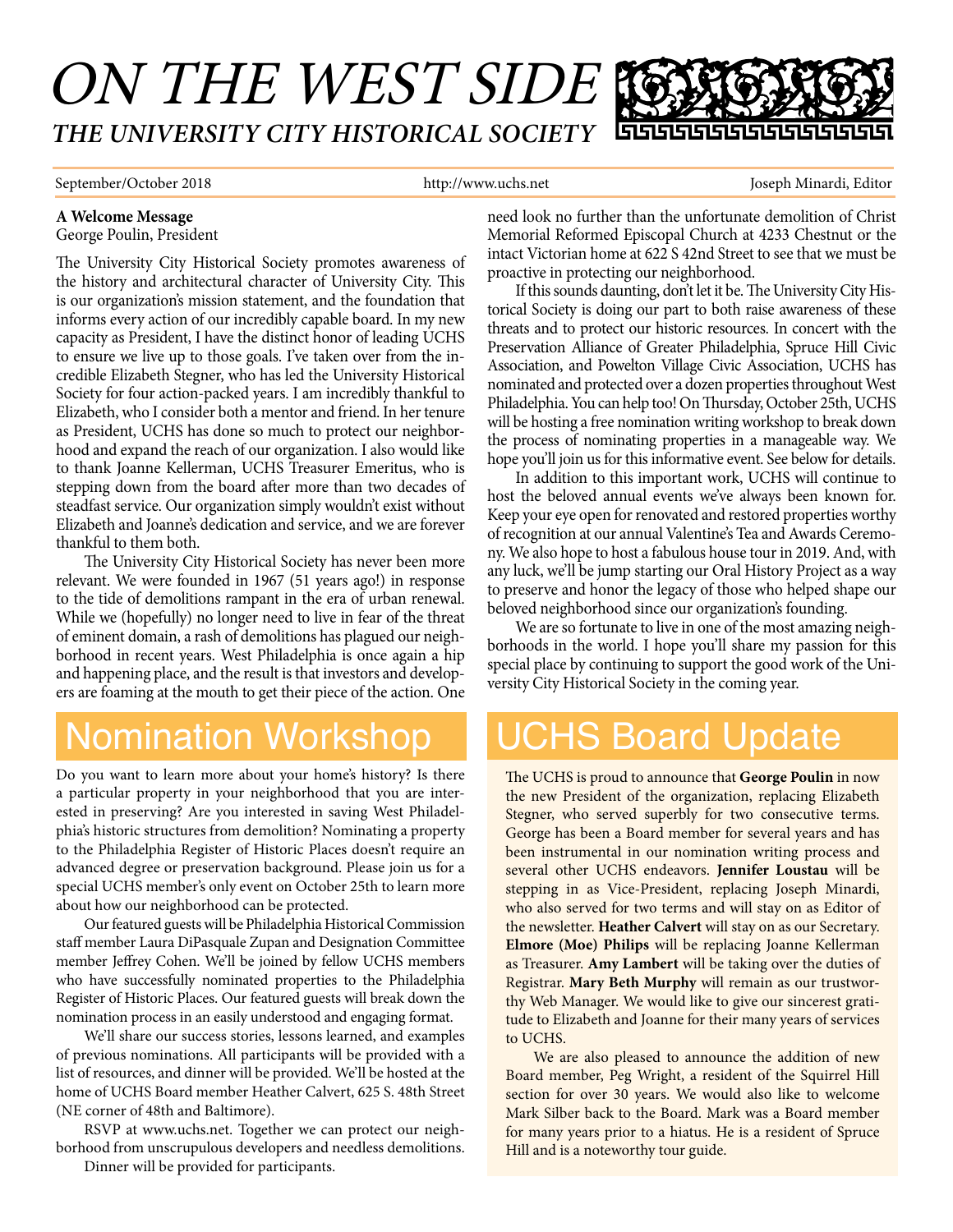# The Amazing Mr. Malie

The following bio of Tommy Malie was written, in part, by Mike Mc-Cool, who is a great-great nephew of Mr. Malie, and is currently writing a novel involving his life's story. A native of Pittsburgh, Malie spent twelve years rehabilitating at the Home of the Merciful Savior, where he learned to overcome his disability and excel in a number of fields.

Tommy Malie was born in Pittsburgh in 1894 to poor Irish immigrant parents, the name Malie being an Anglicized version of "O'Malley." At age three Tommy wandered away from his family's home and was run over by a coal train. The train severed both of his arms at the elbows. After a life-saving surgery Tommy spent nine



*Illustration of a young Tommy Malie circa 1907. Courtesy of Mike McCool.*

months at Allegheny General Hospital in Pittsburgh. Despite his afflictions, Tommy's cheery disposition won over the hospital staff. Two doctors successfully raised a fund for "Little Tommy's" future totally \$1,800 (about \$50,000 in 2018 dollars). The hospital nurses, so saddened by his departure, donned black caps and aprons to mark his leaving. The young lad was then sent to the Home of the Merciful Savior at 45th and Baltimore Avenue in West Philadelphia, where he spent the next twelve years of his life and was taught to live with his disability. He learned to write by holding a pencil between the stubs of his arms and excelled in his studies. He and some friends at the Home formed a baseball team and would have

a game every week at Clark Park. According to an old newspaper article, which detailed one of their games at the Park, Tommy hit two home runs performed sensationally in the field. The team even played,



*Home of the Merciful Savior, 45th and Baltimore, as it appeared from around the time when Tommy Malie was living there. Courtesy of the Penn Archives.*

and defeated, outside teams who was not handicapped, by a final score of 12 to 5!

Tommy resided at the Home in West Philadelphia from 1897 to 1909. At age fifteen Tommy returned to Pittsburgh and was adopted by wealthy brewers. He was sent to the finest schools in the city, eventually studying music at Carnegie Tech University, now known as Carnegie Mellon. After graduating he performed as a singer around Pittsburgh and began trying to pitch songs. He eventually landed a job with Waterson, Berlin & Snyder, a leading producer of sheet music on New York's Tin Pan Alley.

He became a famous figure around New York and began performing as a song plugger for his publishers. Within a couple of years, he teamed up with Jack Little, an unusually talented pianist and became one of the first big stars of American radio.

Malie later went on to marry Dorothy Hess, an actress from Chicago. Unfortunately the author of such tunes as "Looking at the World thru Rose-colored Glasses" didn't have such a rosy ending. After accumulating \$100,000 from song writing, he managed to blow it all on cars, clothes and booze. His wife left him and he was reduced to begging for change on the streets of Chicago, where he died, destitute and forgotten at the age of 35.

#### **University City Then & Now:** 3501 Sansom Street, Silverman Hall (Law School Building)



*Courtesy of the Penn Archives. Photo by Joseph Minardi.*



The University of Pennsylvania Law School Building, known as Silverman Hall since 2000, was built between 1898 and 1902 from the firm of Cope & Stewardson (fl. 1885-1912), an architectural firm that played a large role in shaping the University's campus in West Philadelphia. The style of architecture has been described as English Baroque, a design that recalls the roots of the modern English system of jurisprudence in the seventeenth century.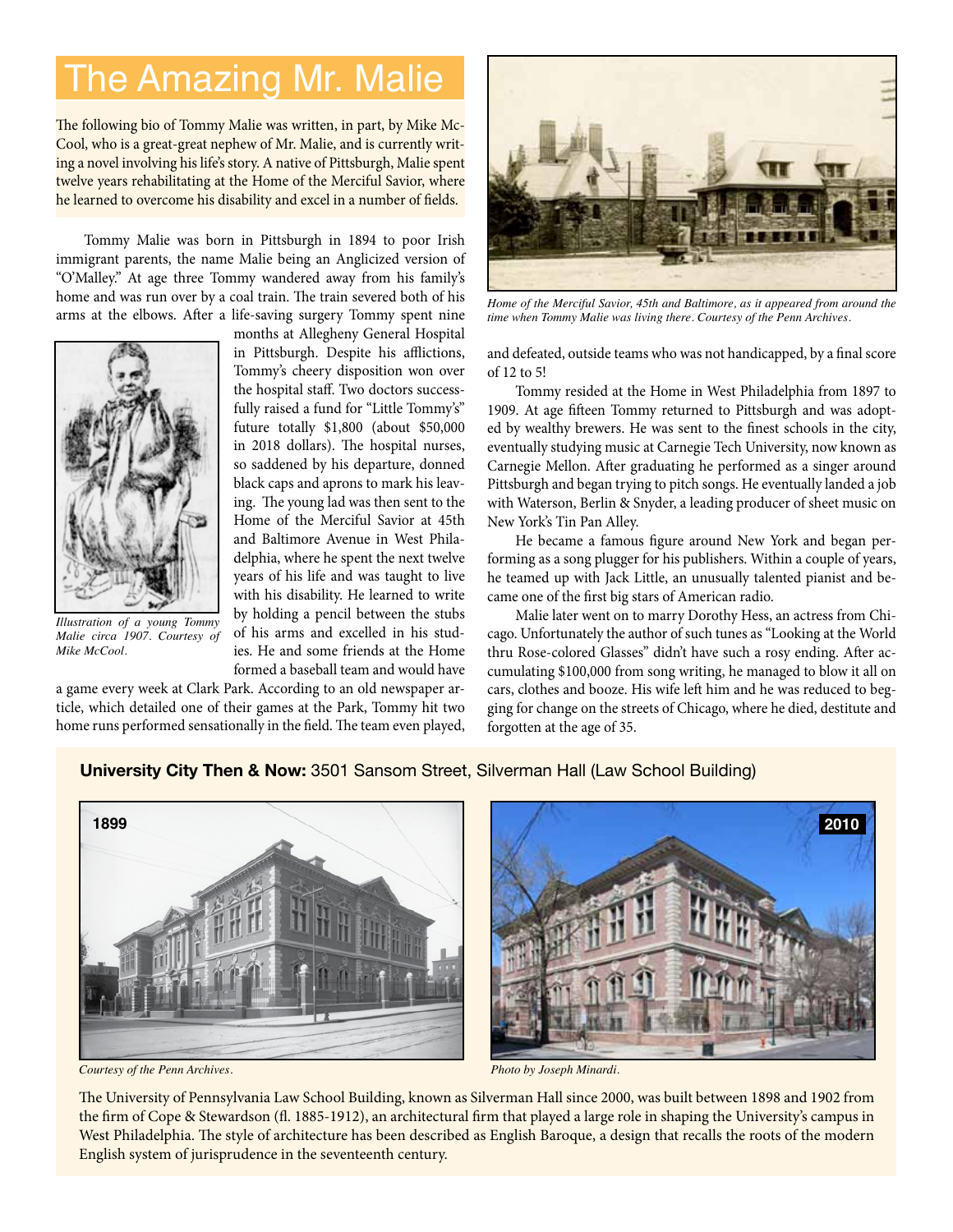# Hickman Temple Update

The Hickman Temple AME Church (50th and Baltimore Avenue) was built in 1898 and was showing its age. The façade of the church facing 50th Street was separating from the main structure and was in danger of crashing down. The gap had widened to nine inches. Cyclone fencing was placed around the church perimeter to protect passersby from potential falling debris. Things looked bleak for the venerable house of worship. This story is all too familiar in Philadelphia. An old dilapidated church and eager developers all lead to disappearing churches.

### **Profiles in Architecture** Charles Edward Rahn

Charles E. Rahn (*fl. 1892-1933*) studied at the Franklin Institute Drawing School during spring term 1885 and then again in from 1887 to 1888 and from 1892 to 1893 he was enrolled at the Pennsylvania Museum and School of Industrial Art. He received a number of commissions in West Philadelphia during the area's row house building boom of the early twentieth century. Rahn was the architect of choice for builders William D. Wilson and the firm of Ramsey Bros. & Forbes. These houses were generally created in styles that were popular around the dawn of the twentieth century, including elements of the Queen Anne, the stick style, the Romanesque, and Jacobean revival, and the interior plans and exterior designs are roughly similar for many of them.

#### **Selected Relevant Commissions:**

- 1899: Marshall, Thomas, car barn, 60th and Pine
- 1900: Wilson, Robert, residences (22), WS of 52nd, south of Race
- 1901: Lynch, John C., residences (24), 34th and Mantua area O'Neill & Knox, stores & office (6), 52nd and Haverford Ave Ramsey, William M., stores and residences (10), 51st & Arch Residence, Northwest corner of 57th and Arch Streets
- 1902: Ramsey Bros. & Wilson, residences (28), 51st & Vine area Residences (3), North side of Arch, West of 51st Residences (6), 5102-5112 Race Street Residence, 5226 Haverford Avenue
- 1904: Buildings (20), North side of Spruce, west of 54th Residences (14), 5400-5428 Pine Street
- 1905: Burkhard, Isaac, Residence and store, 778-780 S. 32nd Clark, George W., residences (31), 53rd and Chester area Residences (44), Lindenwood, west of 52nd Forbes, Hugh C., res. (14), NE side of 60th, S of Kingsessing Wilson & Lewis, residences (8), SS of Woodland, W of 69th
- 1906: Ferguson, Alex, residences (8), 52nd and Baltimore area Ramsey Bros. & Forbes, residences (16), 59th & Cedar area Wilson, William D., res. (18), ES of 50th, S of Florence Stores & residences (8), 50th and Florence area
- 1907: Knox, John C., residences (10), NS of Pine, East of 52nd Ramsey Bros. & Forbes, residences (10), 59th & Walton area Wilson, William D., residence (5), ES of 51st, North of Walnut
- 1908: Ramsey Bros. & Forbes, residences (10), 59th & Walton area
- 1909: Ramsey Bros. & Forbes, res. (13), NS of Walton, W of 59th Residences (13), SS of Walton, West of 59th Residences (13), NS of Catherine, West of 59th Residences (3), East side of St. Bernard, 80' North of Girard
- 1910: Gorman, Edward F., Stores & res. (50), 47th & Brown area Residences (7), ES of 66th, 112' N of Greenway Ramsey Bros. & Forbes, res. (18), SS of Catherine, W of 59th

Over the last seven months, Hickman Temple embarked on an extensive effort to raise funds for the installation of an enormous steel brace on the outside of the church and roof repairs to cover the gap between the façade and the main building. The solution, while temporary, is expected to be in place for at least 10 years. The repairs totaled \$75,000, raised from the congregation, neighbors, and local businesses. Local preservationist Kathy Dowdell, who worked with Pastor Gregory P. Nelson and others in the neighborhood to save the building, estimated that upwards of \$1 million will be needed to fully pay for permanent repairs.



*Continued from previous issue*.

**Loggia:** An arcaded gallery. In Italianate architecture, one that is open on one or more sides, on the outside of a house.

**Modillions:** Small horizontal brackets that run evenly along a Corinthian or Composite entablature, often above a dentil moulding and beneath the cornice. In Italianate architecture, most common on Tuscan buildings.

**Oriel:** A window that projects out from the exterior surface of a wall, but that does not extend to the ground.

**Pediment:** A triangularly shaped crowning ornament, usually over doors or windows.

**Piano Nobile:** The main, or second floor of Renaissance palaces, and Renaissance Revival buildings, usually reached by a staircase. This floor has the tallest, most ornate windows.

**Piazza:** Originally an open courtyard in the center of a house or villa. In 19th century architecture, it was often used interchangeably with "porch."

**Pilaster:** An engaged column with a flat face.

**Quoins:** Bricks or stones laid at the corners of buildings, in ashlar or rusticated fashion. Wood was also used and cut to resemble stone.

**Rinceau:** Scroll or ornament cut into stone. The scroll motifs in Italianate architecture derive from Byzantium by way of Venetian Renaissance palaces.

**Rusticated:** Stonework with chamfered edges, to give a hand hewn look. Sometimes the entire face is roughly cut. In Italianate architecture, a device used on quoins, and on the first floor or foundation.

**Segmented Arches:** Arches that do not form a complete semicircle.

**Verandah:** An arcaded porch on the outside of a house.

**Volute:** A scroll shape, most notable on Ionic capitals.

From *The Old-House Journal*, January, 1981.*.*